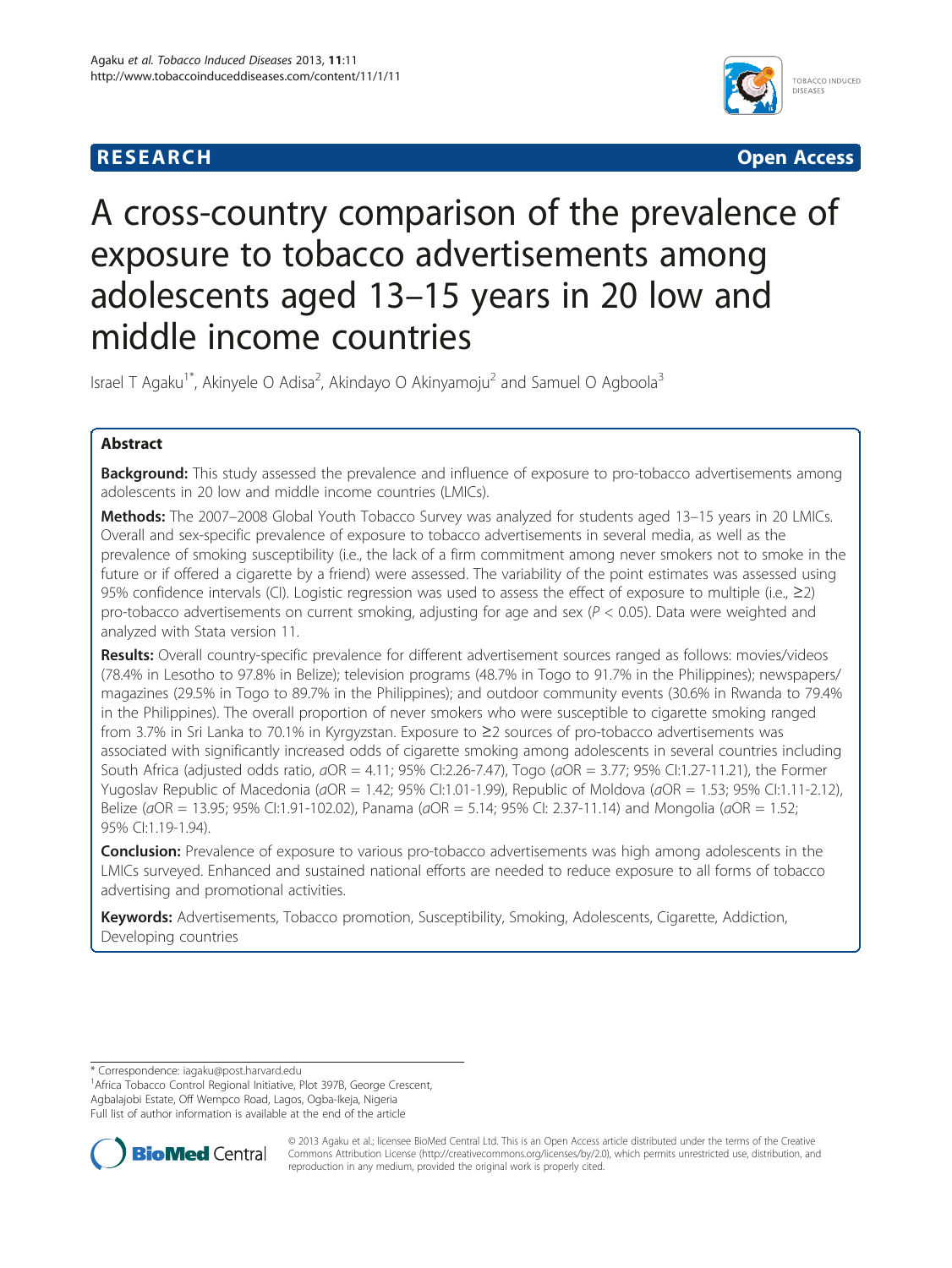### Introduction

As declines in cigarette smoking occur in developed nations in recent years, the tobacco industry has increasingly targeted low and middle income countries (LMICs) in order to increase sales and profits [[1\]](#page-8-0). During 2005 and 2010, the volume of sales of cigarettes declined by 12% in Western Europe and 20% in North America, while increasing by 17% in the Middle East region and North Africa combined [\[2](#page-8-0)]. Along with Asia-Pacific, the Middle East and Africa have continued to see growths in cigarette volume sales at a rate higher than the rest of the world [\[2](#page-8-0)-[4\]](#page-8-0). The Euromonitor International- a global market research report- has projected a 7% growth in the number of smokers in the Middle East and Africa between 2010 and 2015- the fastest growth rate of smokers in the world [\[5](#page-8-0)]. Changes in demographics (favoring a growth in the young adult population), coupled with relatively lax tobacco control policies and lower levels of health awareness, have all contributed to the boost in volume sales of cigarettes observed in LMICs in recent years [[2\]](#page-8-0). In addition, the tobacco industry has established a strong presence in several LMICs, as indicated by the construction of multi-million dollar tobacco plants in several countries including Nigeria, Senegal, and South-Africa, among others [\[6](#page-8-0)-[8](#page-8-0)]. More so, political unrest in several LMICs including Egypt, Libya, Tunisia, Yemen, and Bahrain, may have contributed to a boost in illicit trade of tobacco products [\[2](#page-8-0)].

The susceptibility of youths to social influences to use tobacco products has made them an important target of the tobacco industry [[9\]](#page-8-0). Research has suggested that certain tobacco companies developed a global brand through strategic advertising and marketing plans that targeted youths by highlighting themes designed to appeal to young people such as independence, hedonism, freedom, and comfort [[10\]](#page-8-0). The industry has also used corporate social responsibility tactics to improve its corporate image [[11\]](#page-8-0), and promote tobacco products among youths. In addition, the increased expenditures on internet advertising of tobacco products by major cigarette manufacturers in recent years [\[12](#page-8-0)] may likely have an influence on adolescents in LMICs due to the global reach of such internet marketing activities. Such promotion of tobacco products to youths undermines national and international efforts to protect children and youths from the dangers of tobacco use [\[13](#page-8-0)]. The United States' Surgeon General's report has concluded that such tobacco promotional activities have a causal effect on smoking initiation among young people [[9\]](#page-8-0).

Despite these developments, only very little information exists on the reach and effect of pro-tobacco advertising among youths in developing countries [[14](#page-9-0)]. To fill this gap in knowledge, this study assessed the prevalence and correlates of pro-tobacco advertisements among

adolescents aged 13–15 years in 20 LMICs, as well as the prevalence of smoking susceptibility among adolescents that had never smoked cigarettes in these countries, using data from the Global Youth Tobacco Survey.

# Methods

# Data source

#### Global youth tobacco survey (GYTS)

The GYTS is a school-based survey that was initiated by the World Health Organization (WHO); the United States Centers for Disease Control and Prevention, and the Canadian Public Health Association. The survey collects tobacco use data at four-year intervals from students aged 13–15 years using a two stage cluster sample. Schools are selected with probability proportional to school enrolment size during the first stage, and then classes within participating schools are selected as a systematic equal probability sample with a random start during the second stage. All students in the selected classes are eligible to participate in the survey. The GYTS survey methodology has been described in detail elsewhere [\[15](#page-9-0)].

#### Sample

For this analysis, we excluded all sub-national data (i.e., provincial, city or state level data) to allow direct comparisons of country-level data. Also, all countries whose most recent national GYTS data was collected prior to 2007 were excluded to allow comparisons of more recent data. In total, 2007–2008 data was analyzed for 20 LMICs (defined as countries with gross national income per capita  $\leq$  \$12,475 as of 2011) [\[16](#page-9-0)]. This categorization included low income, lower-middle income, and upper middle income countries [\[16](#page-9-0)].

The 20 countries for which data was available for the outcome measures of interest are presented in this study by geographic region based on the six WHO regions. These included: African region  $(n = 6$  countries: Botswana; Lesotho; Rwanda; Seychelles; South Africa and Togo); Eastern Mediterranean region ( $n = 3$  countries: Islamic Republic of Iran; Tunisia and Yemen); Europe  $(n = 5$  countries: Kyrgyzstan; the Former Yugoslav Republic of Macedonia; Republic of Moldova; Montenegro; and Serbia); Region of the Americas ( $n = 2$  countries: Belize; and Panama); South-East Asia ( $n = 2$  countries: Myanmar and Sri Lanka) and Western Pacific region  $(n = 2 \text{ count})$ tries: Mongolia; and Philippines).

#### Measures

Questionnaires were standardized and selected question items were similarly worded for all countries, thus allowing for direct cross-country comparisons.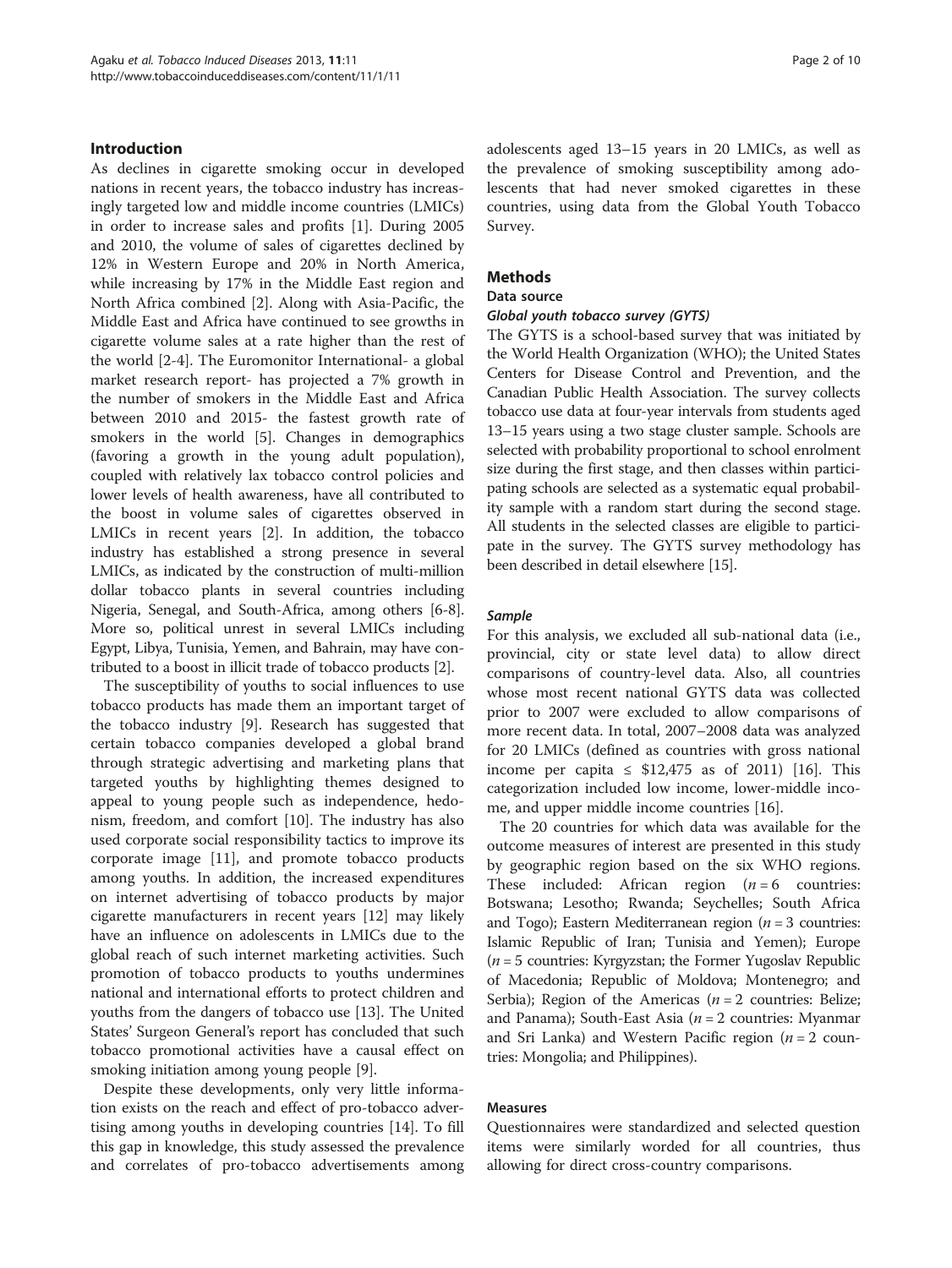#### Current cigarette smoking

Current cigarette smoking was defined as a report by a student that they had smoked cigarettes on ≥1 day during the past 30 days.

#### Smoking susceptibility

Respondents who had never experimented with cigarette smoking, even one or two puffs, were defined as "never smokers." Never smokers who were susceptible to smoking were defined as those who responded in any way other than "Definitely not" to the following two questions: "at any time during the next 12 months, do you think you will smoke a cigarette?" or "if one of your best friends offered you a cigarette, would you smoke it?"

#### Exposure to smoking incidents in movies/videos

Exposure to smoking incidents in movies/videos was assessed using the question: "When you watch TV, videos, or movies, how often do you see actors smoking?" Respondents who answered "I never watch TV, videos, or movies" were excluded from the analysis, whereas those who answered "a lot" or "sometimes" were categorized as being exposed to smoking incidents in movies/ videos. Respondents who answered "never" were categorized as being non-exposed.

# Exposure to pro-tobacco advertisements on television programs

Exposure to pro-tobacco advertisements on television programs was assessed using the question: "During the past 30 days (one month), when you watched sports events or other programs on TV how often did you see cigarette brand names?" Respondents who answered "I never watch TV" were excluded from the analysis, whereas those who answered "a lot" or "sometimes" were categorized as being exposed to pro-tobacco advertisements in television programs. Respondents who answered "never" were categorized as being non-exposed.

# Exposure to pro-tobacco advertisements in newspapers/ magazines

Exposure to pro-tobacco advertisements in newspapers/ magazines was assessed using the question: "During the past 30 days (one month), how many advertisements or promotions for cigarettes have you seen in newspapers or magazines?" Respondents who answered "A lot" or "A few" were categorized as being exposed to pro-tobacco advertisements in newspapers/magazines whereas those who answered "None" were categorized as being non-exposed.

# Exposure to pro-tobacco advertisements at outdoor community events

Exposure to pro-tobacco advertisements at outdoor community events was assessed using the question:

"when you go to sports events, musical concerts, community events, or cultural festivals, how often do you see advertisements for cigarettes?" Respondents who answered "I never attend sports, musical concerts, community events, or cultural festival" were excluded from the analysis, whereas those who answered "a lot" or "sometimes" were categorized as being exposed to protobacco advertisements at outdoor community events. Respondents who answered "never" were categorized as being non-exposed.

#### Socio-demographic characteristics

Socio-demographic characteristics assessed included age (13, 14 or 15 years); and sex (boy or girl).

#### Statistical analysis

The target population of the GYTS in each country was students aged 13–15 years. Hence, we restricted all analyses to students within those ages for all 20 countries to maintain an identical population regardless of country-specific school/class grading system. This enhanced comparability of national estimates.

Data for each country were weighted to reflect the initial probabilities of selection and non-response patterns, and to post-stratify the data to known sampling frame characteristics. The prevalence of exposure to various pro-tobacco advertisements, and the proportion of never smokers who were susceptible to cigarette smoking, were assessed overall for each country and also stratified by sex; 95% confidence intervals (CI) were calculated to account for the complex survey design. Pair-wise comparison of country estimates was done using a 2 sample t-test. All tests were 2-tailed and the level of statistical significance was set at  $P < 0.05$ .

In addition, for each country, the cumulative number of pro-tobacco advertisements respondents reported being exposed to was added for each student (range: 0 to 4). This was then dichotomized as exposure to ≤1 source of pro-tobacco advertisement vs. exposure to multiple sources of pro-tobacco advertisements (2 to 4). Multivariate logistic regression was used to assess the effect of exposure to multiple pro-tobacco advertisements on current smoking, adjusting for age and sex. All analyses were performed with Stata version 11 (Stata Corp. 2009. Stata Statistical Software: College Station, TX).

# Results

Total sample sizes for all students ranged from  $n = 1219$ in Yemen, to  $n = 8602$  in South Africa. The proportion of 13–15 year olds among the total number of students sampled ranged from 30.2% in Rwanda to 80.3% in Panama. The proportion of boys aged 13–15 years ranged from 37.5% in Lesotho to 62.5% in Yemen.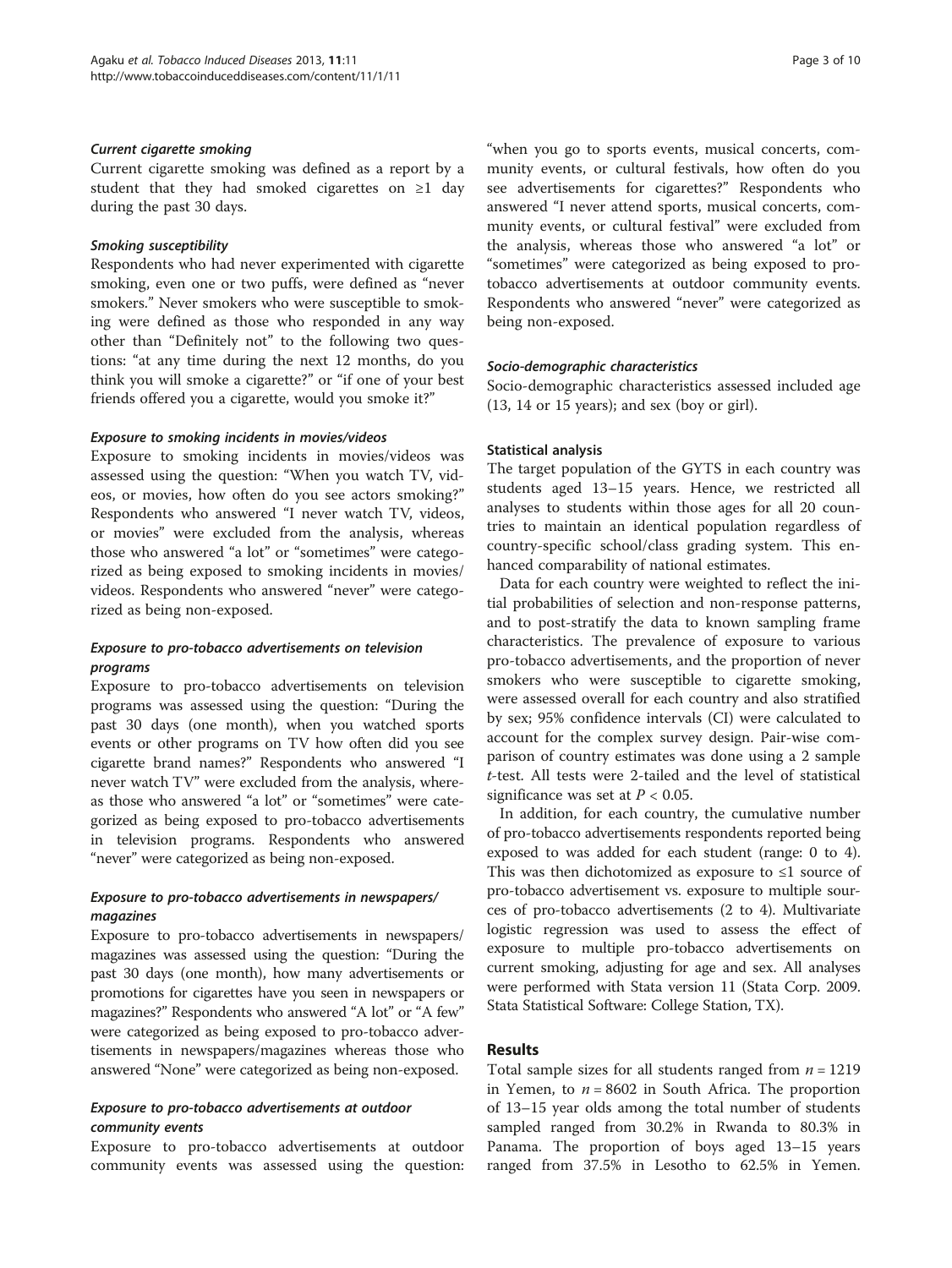| <b>Region/Country</b>           | year | size, n | rate $(\%)$ | Survey Total sample Overall response % of all respondents<br>aged 13-15 years | % composition:<br>boys* | % composition:<br>girls* |
|---------------------------------|------|---------|-------------|-------------------------------------------------------------------------------|-------------------------|--------------------------|
| <b>African Region</b>           |      |         |             |                                                                               |                         |                          |
| Botswana                        | 2008 | 2207    | 96.0        | 72.8                                                                          | 41.6                    | 58.4                     |
| Lesotho                         | 2008 | 3426    | 83.2        | 49.8                                                                          | 37.5                    | 62.5                     |
| Rwanda                          | 2008 | 2284    | 91.8        | 30.2                                                                          | 47.2                    | 52.8                     |
| Seychelles                      | 2007 | 1508    | 86.0        | 57.0                                                                          | 49.4                    | 50.6                     |
| South Africa                    | 2008 | 8602    | 77.9        | 46.0                                                                          | 42.3                    | 57.7                     |
| Togo                            | 2007 | 4262    | 89.9        | 46.9                                                                          | 59.6                    | 40.4                     |
| Eastern Mediterranean<br>region |      |         |             |                                                                               |                         |                          |
| Islamic Republic of Iran        | 2007 | 1996    | 85.9        | 66.6                                                                          | 52.1                    | 47.9                     |
| Tunisia                         | 2007 | 2155    | 92.4        | 70.3                                                                          | 50.1                    | 49.9                     |
| Yemen                           | 2008 | 1219    | 83.5        | 52.7                                                                          | 62.5                    | 37.5                     |
| Europe                          |      |         |             |                                                                               |                         |                          |
| Kyrgyzstan                      | 2008 | 4038    | 93.2        | 74.4                                                                          | 47.4                    | 52.6                     |
| FYR Macedonia                   | 2008 | 5824    | 90.1        | 73.5                                                                          | 50.9                    | 49.1                     |
| Republic of Moldova             | 2008 | 4703    | 84.3        | 75.1                                                                          | 44.4                    | 55.6                     |
| Montenegro                      | 2008 | 5723    | 92.9        | 58.5                                                                          | 48.1                    | 51.9                     |
| Serbia                          | 2008 | 4727    | 89.4        | 67.4                                                                          | 45.4                    | 54.6                     |
| <b>Region of the Americas</b>   |      |         |             |                                                                               |                         |                          |
| Belize                          | 2008 | 1751    | 93.9        | 61.1                                                                          | 47.0                    | 53.0                     |
| Panama                          | 2008 | 3543    | 80.0        | 80.3                                                                          | 47.1                    | 52.9                     |
| South-East Asia                 |      |         |             |                                                                               |                         |                          |
| Myanmar                         | 2007 | 3118    | 95.2        | 69.5                                                                          | 48.9                    | 51.2                     |
| Sri Lanka                       | 2007 | 1764    | 85.0        | 79.8                                                                          | 50.2                    | 49.8                     |
| <b>Western Pacific</b>          |      |         |             |                                                                               |                         |                          |
| Mongolia                        | 2007 | 1831    | 51.9        | 77.8                                                                          | 46.6                    | 53.4                     |
| Philippines                     | 2007 | 5919    | 80.9        | 56.4                                                                          | 44.2                    | 55.8                     |

| Table 1 Characteristics of National Surveys of adolescents in 20 low and middle income countries, 2007-2008 |  |  |
|-------------------------------------------------------------------------------------------------------------|--|--|
|-------------------------------------------------------------------------------------------------------------|--|--|

Note: Sample sizes "n" are unweighted while percentages are weighted. FYR Macedonia=the Former Yugoslav Republic of Macedonia. \*Among respondents aged 13–15 years.

Overall response rates ranged from 51.9% (Mongolia) to 96.0% (Botswana) (Table 1).

Movies/videos constituted the most common source of exposure to pro-tobacco influence among adolescents aged 13–15 years. The prevalence of exposure to smoking incidents in movies/videos ranged from 78.4% (Lesotho) to 97.8% (Belize) (Table [2\)](#page-4-0). Prevalence of exposure to pro-tobacco advertisements on television programs ranged from 48.7% in Togo to 91.7% in the Philippines. Prevalence estimates of exposure to protobacco advertisements in newspapers/magazines were generally lower compared to the electronic (i.e., movies/ videos and television programs) routes of exposure, and ranged from 29.5% (Togo) to 89.7% (Philippines). Prevalence of exposure to pro-tobacco advertisements at outdoor community events ranged from 30.6% (Rwanda) to 79.4% (Sri Lanka). There was no significant difference

by sex for all types of exposure to pro-tobacco advertisements in all countries surveyed.

The proportion of never smokers who were susceptible to cigarette smoking ranged from 3.7% in Sri Lanka to 70.1% in Kyrgyzstan (Table [3](#page-6-0)). The proportion of boys that were susceptible to cigarette smoking was significantly higher than the proportion of susceptible girls in the following countries: Botswana, Tunisia, Panama and Myanmar. In all other countries however, there was no significant gender difference in the prevalence of smoking susceptibility among never smokers.

After adjusting for age and sex, exposure to  $\geq 2$  sources of pro-tobacco advertisements was associated with significantly increased odds of cigarette smoking among adolescents in several countries including South Africa (adjusted odds ratio,  $aOR = 4.11$ ; 95% CI:2.26-7.47); Togo (aOR = 3.77; 95% CI:1.27-11.21); the Former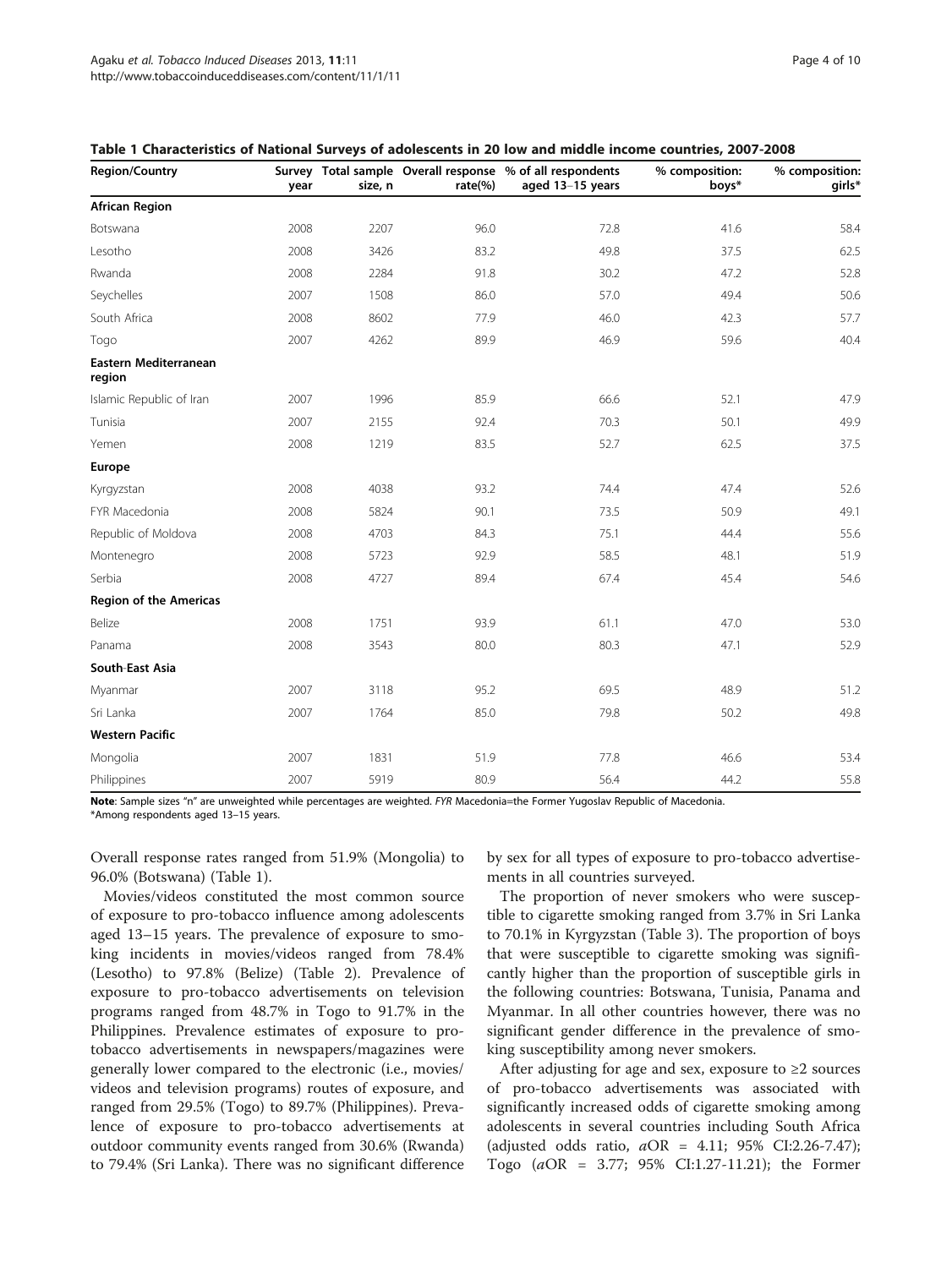| <b>Region/Country</b>        | Movies/Videos   |                 | <b>Television programs</b> |                 | Newspapers/Magazines |                 |                 | <b>Outdoor community events</b> |                 |                 |                 |                 |
|------------------------------|-----------------|-----------------|----------------------------|-----------------|----------------------|-----------------|-----------------|---------------------------------|-----------------|-----------------|-----------------|-----------------|
|                              | Overall         | <b>Boys</b>     | Girls                      | Overall         | Boys                 | Girls           | Overall         | Boys                            | Girls           | Overall         | <b>Boys</b>     | Girls           |
|                              | % (95% CI)      | % (95% CI)      | % (95% CI)                 | % (95% CI)      | % (95% CI)           | % (95%Cl)       | % (95%Cl)       | % (95% CI)                      | % (95% CI)      | % (95% CI)      | % (95% CI)      | % (95% CI)      |
| <b>African Region</b>        |                 |                 |                            |                 |                      |                 |                 |                                 |                 |                 |                 |                 |
| Botswana                     | 90.7            | 91.7            | 90.0                       | 68.0            | 65.3                 | 70.4            | 48.4            | 47.4                            | 49.2            | 55.8            | 56.8            | 54.3            |
|                              | $(88.7 - 92.7)$ | $(88.4 - 94.9)$ | $(87.7 - 92.3)$            | $(65.6 - 70.4)$ | $(61.9 - 68.7)$      | $(66.9 - 74.0)$ | $(45.1 - 51.8)$ | $(43.4 - 51.5)$                 | $(45.3 - 53.1)$ | $(52.8 - 58.9)$ | $(52.6 - 61.0)$ | $(50.4 - 58.2)$ |
| Lesotho                      | 78.4            | 74.7            | 80.3                       | 70.8            | 71.0                 | 69.5            | 60.2            | 59.9                            | 60.3            | 62.4            | 58.1            | 65.0            |
|                              | $(70.1 - 86.8)$ | $(62.5 - 86.9)$ | $(73.8 - 86.9)$            | $(65.8 - 75.8)$ | $(64.5 - 77.6)$      | $(63.8 - 75.1)$ | $(55.9 - 64.6)$ | $(53.4 - 66.5)$                 | $(54.0 - 66.6)$ | $(54.2 - 70.5)$ | $(49.9 - 66.2)$ | $(56.2 - 73.8)$ |
| Rwanda                       | 86.4            | 88.8            | 83.9                       | 79.0            | 83.1                 | 74.7            | 31.1            | 29.2                            | 31.9            | 30.6            | 31.2            | 29.4            |
|                              | $(81.4 - 91.5)$ | $(83.8 - 93.9)$ | $(76.6 - 91.3)$            | $(73.4 - 84.6)$ | $(78.1 - 88.1)$      | $(67.2 - 82.2)$ | $(26.2 - 35.9)$ | $(24.5 - 33.9)$                 | $(23.5 - 40.3)$ | $(25.9 - 35.3)$ | $(25.1 - 37.3)$ | $(21.1 - 37.7)$ |
| Seychelles                   | 96.1            | 94.8            | 97.2                       | 68.1            | 65.1                 | 71.3            | 49.4            | 47.5                            | 50.8            | 63.6            | 57.5            | 69.6            |
|                              | $(94.0 - 98.1)$ | $(91.4 - 98.2)$ | $(95.5 - 98.9)$            | $(63.9 - 72.2)$ | $(59.3 - 70.9)$      | $(64.8 - 77.8)$ | $(43.3 - 55.4)$ | $(40.9 - 54.0)$                 | $(42.4 - 59.3)$ | $(58.8 - 68.3)$ | $(50.8 - 64.1)$ | $(64.6 - 74.7)$ |
| South Africa                 | 92.7            | 91.9            | 93.2                       | 77.2            | 78.3                 | 76.5            | 66.8            | 67.7                            | 66.1            | 59.7            | 60.1            | 59.4            |
|                              | $(90.8 - 94.5)$ | $(89.3 - 94.6)$ | $(91.3 - 95.2)$            | $(74.9 - 79.5)$ | $(75.5 - 81.0)$      | $(73.5 - 79.5)$ | $(63.6 - 70.1)$ | $(64.1 - 71.4)$                 | $(62.2 - 70.0)$ | $(57.0 - 62.3)$ | $(56.6 - 63.7)$ | $(56.3 - 62.6)$ |
| Togo                         | 80.0            | 79.6            | 80.5                       | 48.7            | 46.8                 | 50.8            | 29.5            | 29.2                            | 29.5            | 44.3            | 43.7            | 44.7            |
|                              | $(74.0 - 86.0)$ | $(72.7 - 86.4)$ | $(74.5 - 86.4)$            | $(40.6 - 56.8)$ | $(36.7 - 56.8)$      | $(43.5 - 58.1)$ | $(23.0 - 35.9)$ | $(21.7 - 36.7)$                 | $(23.6 - 35.3)$ | $(34.3 - 54.2)$ | $(33.5 - 53.9)$ | $(33.4 - 55.9)$ |
| Eastern Mediterranean region |                 |                 |                            |                 |                      |                 |                 |                                 |                 |                 |                 |                 |
| Islamic Republic of Iran     | 94.7            | 93.2            | 96.3                       | 64.8            | 64.6                 | 64.8            | 48.2            | 48.0                            | 48.4            | 59.8            | 60.4            | 58.6            |
|                              | $(93.2 - 96.3)$ | $(91.5 - 94.9)$ | $(94.3 - 98.4)$            | $(58.6 - 71.0)$ | $(56.4 - 72.9)$      | $(57.3 - 72.4)$ | $(43.0 - 53.3)$ | $(39.3 - 56.7)$                 | $(41.3 - 55.5)$ | $(53.2 - 66.3)$ | $(50.8 - 70.1)$ | $(49.5 - 67.6)$ |
| Tunisia                      | 97.6            | 96.8            | 98.3                       | 68.3            | 69.5                 | 67.0            | 58.7            | 58.4                            | 59.0            | 64.4            | 66.8            | 61.4            |
|                              | $(96.6 - 98.6)$ | $(95.6 - 98.0)$ | $(97.3 - 99.3)$            | $(65.1 - 71.5)$ | $(65.7 - 73.3)$      | $(62.7 - 71.4)$ | $(55.0 - 62.5)$ | $(53.9 - 62.9)$                 | $(53.5 - 64.5)$ | $(60.3 - 68.5)$ | $(63.3 - 70.4)$ | $(55.6 - 67.2)$ |
| Yemen                        | 90.4            | 90.1            | 91.4                       | 77.6            | 79.4                 | 73.4            | 62.3            | 64.4                            | 57.9            | 62.6            | 61.3            | 64.1            |
|                              | $(85.8 - 95.0)$ | $(83.7 - 96.6)$ | $(85.0 - 97.8)$            | $(72.1 - 83.1)$ | $(70.8 - 88.0)$      | $(61.3 - 85.6)$ | $(53.2 - 71.3)$ | $(53.3 - 75.6)$                 | $(48.8 - 67.0)$ | $(52.7 - 72.4)$ | $(47.6 - 74.9)$ | $(51.5 - 76.7)$ |
| Europe                       |                 |                 |                            |                 |                      |                 |                 |                                 |                 |                 |                 |                 |
| Kyrgyzstan                   | 93.4            | 92.4            | 94.4                       | 72.7            | 70.7                 | 74.5            | 55.2            | 58.9                            | 51.9            | 56.7            | 53.1            | 59.8            |
|                              | $(91.0 - 95.9)$ | $(88.3 - 96.5)$ | $(92.4 - 96.4)$            | $(70.4 - 75.0)$ | $(67.1 - 74.3)$      | $(70.7 - 78.4)$ | $(51.8 - 58.7)$ | $(54.9 - 62.9)$                 | $(47.1 - 56.8)$ | $(51.5 - 61.8)$ | $(46.7 - 59.5)$ | $(54.8 - 64.8)$ |
| FYR Macedonia                | 92.9            | 92.9            | 92.9                       | 71.0            | 70.8                 | 71.0            | 65.2            | 63.4                            | 67.0            | 57.9            | 58.2            | 57.7            |
|                              | $(91.3 - 94.5)$ | $(91.1 - 94.7)$ | $(90.8 - 94.9)$            | $(68.9 - 73.1)$ | $(67.8 - 73.8)$      | $(68.4 - 73.7)$ | $(63.2 - 67.2)$ | $(61.0 - 65.9)$                 | $(63.9 - 70.1)$ | $(55.9 - 60.0)$ | $(55.8 - 60.5)$ | $(54.4 - 61.0)$ |
| Republic of Moldova          | 94.1            | 94.0            | 94.4                       | 66.6            | 68.4                 | 64.9            | 58.1            | 58.6                            | 57.7            | 43.6            | 45.2            | 41.9            |
|                              | $(93.0 - 95.3)$ | $(92.6 - 95.5)$ | $(93.0 - 95.9)$            | $(64.3 - 69.0)$ | $(65.5 - 71.2)$      | $(61.3 - 68.5)$ | $(55.6 - 60.6)$ | $(54.1 - 63.1)$                 | $(53.8 - 61.6)$ | $(40.2 - 47.1)$ | $(41.1 - 49.2)$ | $(37.9 - 46.0)$ |
| Montenegro                   | 96.7            | 96.1            | 97.4                       | 66.5            | 67.7                 | 65.5            | 58.2            | 58.3                            | 58.1            | 43.6            | 43.5            | 43.2            |
|                              | $(96.0 - 97.5)$ | $(95.3 - 96.9)$ | $(96.3 - 98.6)$            | $(64.5 - 68.6)$ | $(64.3 - 71.0)$      | $(62.3 - 68.6)$ | $(55.2 - 61.1)$ | $(54.4 - 62.2)$                 | $(53.9 - 62.3)$ | $(40.5 - 46.7)$ | $(39.9 - 47.1)$ | $(39.0 - 47.5)$ |

<span id="page-4-0"></span>Table 2 Prevalence of exposure to pro-tobacco advertisements in movies/videos, television programs, newspapers/magazines and at outdoor community events among students aged 13–15 years in 20 low and middle income countries, 2007-2008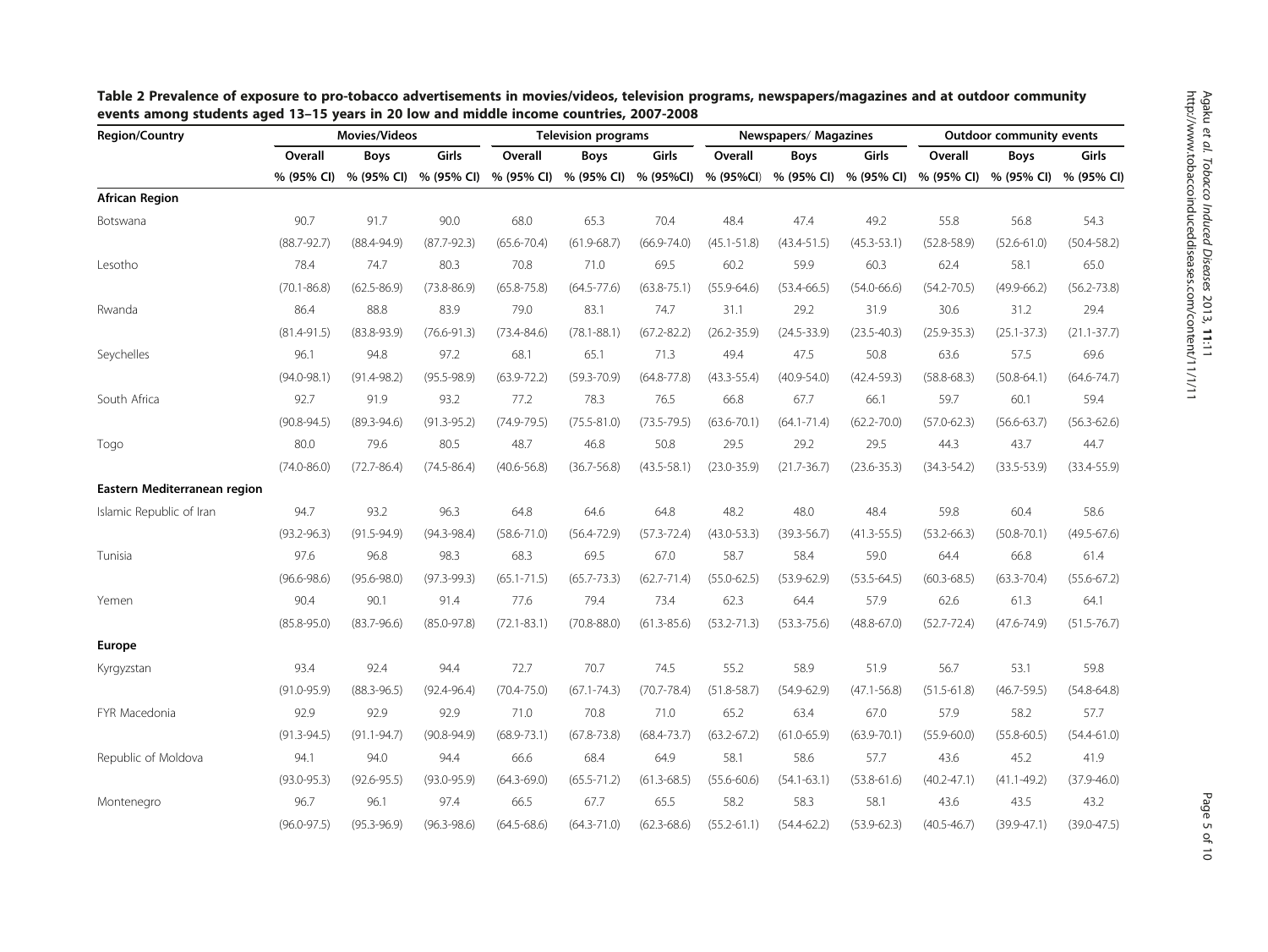| Serbia                        | 97.3            | 96.3            | 98.4            | 73.8            | 75.3            | 73.0            | 63.8            | 65.2            | 62.8            | 53.9            | 54.0            | 53.2            |
|-------------------------------|-----------------|-----------------|-----------------|-----------------|-----------------|-----------------|-----------------|-----------------|-----------------|-----------------|-----------------|-----------------|
|                               | $(96.4 - 98.2)$ | $(94.5 - 98.0)$ | $(97.7 - 99.2)$ | $(71.6 - 76.1)$ | $(72.1 - 78.5)$ | $(69.7 - 76.2)$ | $(61.5 - 66.2)$ | $(61.9 - 68.5)$ | $(59.8 - 65.7)$ | $(51.2 - 56.6)$ | $(50.1 - 58.0)$ | $(49.7 - 56.6)$ |
| <b>Region of the Americas</b> |                 |                 |                 |                 |                 |                 |                 |                 |                 |                 |                 |                 |
| Belize                        | 97.8            | 97.9            | 97.7            | 77.1            | 78.0            | 76.2            | 58.3            | 59.7            | 56.7            | 64.0            | 64.0            | 64.1            |
|                               | $(97.1 - 98.4)$ | $(96.9 - 98.8)$ | $(96.6 - 98.7)$ | $(72.8 - 81.5)$ | $(73.2 - 82.8)$ | $(70.6 - 81.7)$ | $(53.5 - 63.1)$ | $(53.8 - 65.6)$ | $(51.5 - 62.0)$ | $(59.0 - 69.0)$ | $(58.0 - 70.1)$ | $(58.1 - 70.0)$ |
| Panama                        | 87.1            | 87.6            | 86.6            | 57.8            | 59.5            | 56.2            | 56.7            | 59.9            | 54.3            | $-$ *           | $-$ *           | $--$ *          |
|                               | $(84.9 - 89.3)$ | $(84.8 - 90.4)$ | $(84.1 - 89.2)$ | $(55.7 - 59.8)$ | $(55.6 - 63.4)$ | $(52.8 - 59.6)$ | $(54.3 - 59.2)$ | $(56.6 - 63.3)$ | $(50.2 - 58.3)$ |                 |                 |                 |
| South-East Asia               |                 |                 |                 |                 |                 |                 |                 |                 |                 |                 |                 |                 |
| Myanmar                       | 94.3            | 94.4            | 94.4            | 65.1            | 64.3            | 66.0            | 78.7            | 78.5            | 78.9            | 67.2            | 68.8            | 65.2            |
|                               | $(92.4 - 96.2)$ | $(91.8 - 96.9)$ | $(91.5 - 97.2)$ | $(61.6 - 68.6)$ | $(60.7 - 68.0)$ | $(61.7 - 70.4)$ | $(74.9 - 82.4)$ | $(74.0 - 82.9)$ | $(74.1 - 83.6)$ | $(63.0 - 71.4)$ | $(63.5 - 74.2)$ | $(60.0 - 70.5)$ |
| Sri Lanka                     | 93.6            | 92.7            | 94.5            | 72.8            | 74.5            | 71.2            | 68.4            | 68.8            | 68.0            | 79.0            | 78.3            | 79.6            |
|                               | $(91.9 - 95.4)$ | $(89.6 - 95.7)$ | $(92.8 - 96.3)$ | $(68.7 - 76.9)$ | $(69.4 - 79.7)$ | $(66.7 - 75.7)$ | $(64.6 - 72.3)$ | $(62.4 - 75.1)$ | $(63.2 - 72.8)$ | $(75.5 - 82.5)$ | $(73.6 - 82.9)$ | $(75.1 - 84.2)$ |
| <b>Western Pacific</b>        |                 |                 |                 |                 |                 |                 |                 |                 |                 |                 |                 |                 |
| Mongolia                      | 80.9            | 81              | 80.7            | 54.6            | 57.4            | 51.5            | 40.8            | 42.1            | 39.2            | 48.9            | 47.0            | 50.1            |
|                               | $(74.1 - 87.8)$ | $(74.3 - 87.6)$ | $(73.1 - 88.2)$ | $(46.2 - 63)$   | $(47.0 - 67.8)$ | $(44.2 - 58.8)$ | $(35.5 - 46.1)$ | $(36.4 - 47.8)$ | $(33.1 - 45.4)$ | $(39.6 - 58.3)$ | $(34.6 - 59.5)$ | $(42.9 - 57.4)$ |
| Philippines                   | 93.1            | 94              | 92.3            | 91.7            | 90.5            | 92.8            | 89.7            | 93.5            | 86.0            | 79.4            | 81.1            | 78.0            |
|                               | $(92.2 - 93.9)$ | $(92.5 - 95.6)$ | $(91 - 93.6)$   | $(90.1 - 93.3)$ | $(88.1 - 92.9)$ | $(91.1 - 94.4)$ | $(83.2 - 96.3)$ | $(83.9 - 103)$  | $(77.2 - 94.8)$ | $(77.5 - 81.3)$ | $(78.1 - 84.1)$ | $(75.4 - 80.5)$ |

Table 2 Prevalence of exposure to pro-tobacco advertisements in movies/videos, television programs, newspapers/magazines and at outdoor community events among students aged 13–15 years in 20 low and middle income countries, 2007-2008 (Continued)

Note: CI, confidence interval; FYR Macedonia, the Former Yugoslav Republic of Macedonia.

\* Outcome measure not calculated because of non-availability of data (i.e., question was not asked).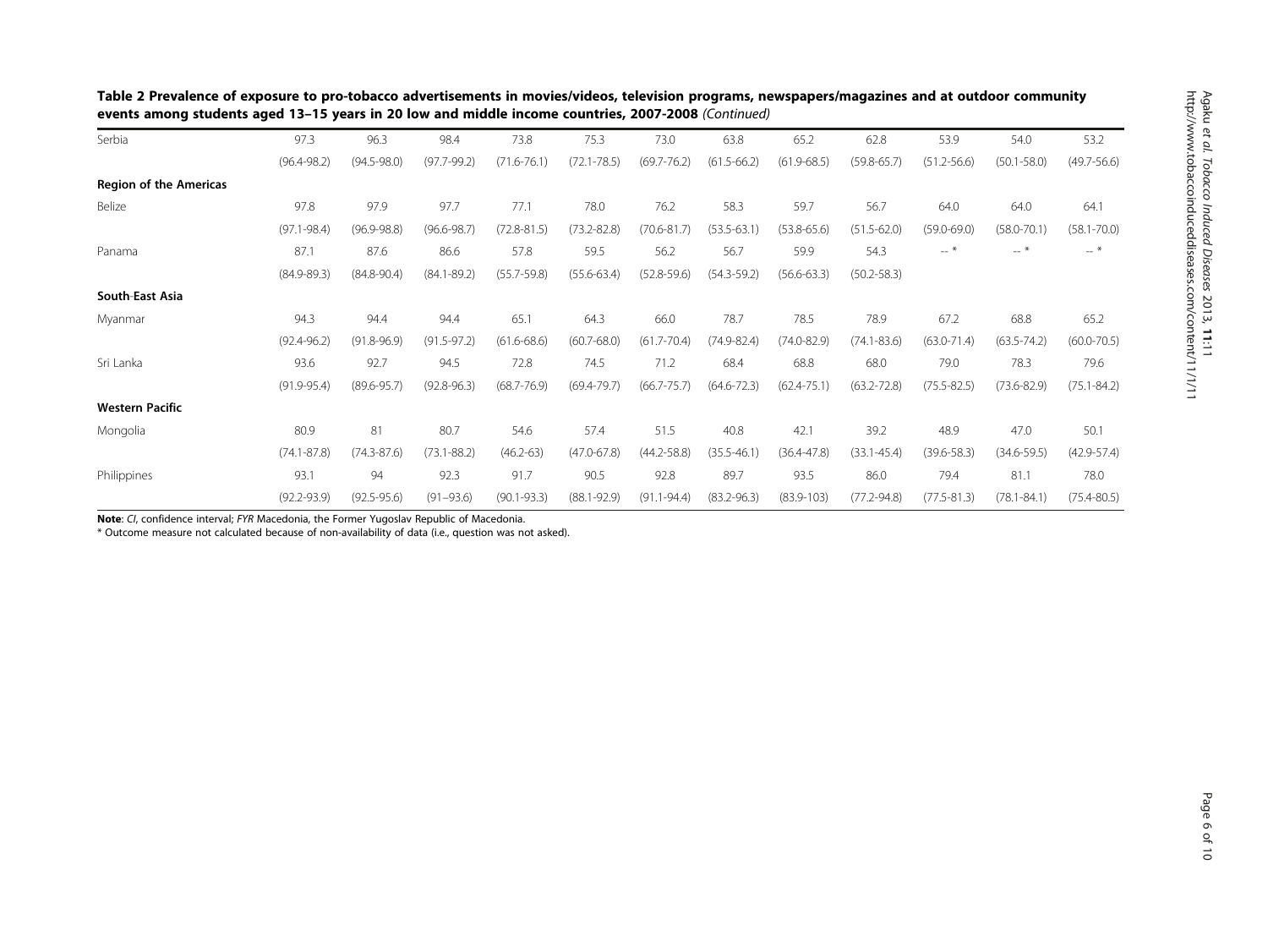| <b>Region/Country</b>                  | who were susceptible to cigarette<br>smoking,% (95% CI) | smoking,% (95% CI) | Overall proportion of never smokers Proportion of male never smokers Proportion of female never smokers<br>who were susceptible to cigarette who were susceptible to cigarette<br>smoking,% (95% CI) |
|----------------------------------------|---------------------------------------------------------|--------------------|------------------------------------------------------------------------------------------------------------------------------------------------------------------------------------------------------|
| <b>African Region</b>                  |                                                         |                    |                                                                                                                                                                                                      |
| Botswana                               | 27.1 (22.5-31.7)                                        | 33.3 (27.9-38.7)   | 22.5 (17.6-27.4)                                                                                                                                                                                     |
| Lesotho                                | 33.7 (27.0-40.3)                                        | 33.7 (24.9-42.5)   | 33.1 (26.0-40.1)                                                                                                                                                                                     |
| Madagascar                             | $12.5(8.1-17.0)$                                        | $12.3(6.1-18.5)$   | $12.5(7.0-18.1)$                                                                                                                                                                                     |
| Rwanda                                 | $10.0(7.1-12.9)$                                        | $12(8.1-15.9)$     | 7.8 (4.8-10.8)                                                                                                                                                                                       |
| Seychelles                             | 15.4 (11.7-19.0)                                        | 14.4 (8.6-20.2)    | 16.2 (12.0-20.4)                                                                                                                                                                                     |
| South Africa                           | 15.4 (13.2-17.6)                                        | 17.4 (14.3-20.5)   | 14.3 (11.6-16.9)                                                                                                                                                                                     |
| Togo                                   | $9.2$ (6.5-12.0)                                        | $9.7(6.1-13.3)$    | $8.5(5.8-11.2)$                                                                                                                                                                                      |
| <b>Eastern Mediterranean</b><br>region |                                                         |                    |                                                                                                                                                                                                      |
| Islamic Republic of Iran               | $8.7(6.9-10.5)$                                         | $10.3(7.6-13.0)$   | $7.0(4.6-9.4)$                                                                                                                                                                                       |
| Tunisia                                | 19.9 (16.2-23.7)                                        | 26.7 (21.6-31.8)   | 15.5 (11.3-19.8)                                                                                                                                                                                     |
| Yemen                                  | 24.1 (18.8-29.4)                                        | 22.1 (13.4-30.9)   | 27.4 (20.5-34.2)                                                                                                                                                                                     |
| Europe                                 |                                                         |                    |                                                                                                                                                                                                      |
| Kyrgyzstan                             | 70.1 (64.9-75.3)                                        | 64.6 (57.3-72.0)   | 74.2 (68.4-80.0)                                                                                                                                                                                     |
| FYR Macedonia                          | 16.7 (14.9-18.4)                                        | 15.4 (13.3-17.6)   | 17.9 (15.4-20.4)                                                                                                                                                                                     |
| Republic of Moldova                    | 18.7 (15.6-21.8)                                        | 19.7 (15.2-24.1)   | 18.1 (14.4-21.8)                                                                                                                                                                                     |
| Montenegro                             | 16.0 (14.0-18.1)                                        | 15.7 (12.0-19.5)   | 16.5 (13.7-19.2)                                                                                                                                                                                     |
| Serbia                                 | 19.0 (16.7-21.3)                                        | 16.2 (12.5-20.0)   | 20.9 (17.9-23.8)                                                                                                                                                                                     |
| <b>Region of the Americas</b>          |                                                         |                    |                                                                                                                                                                                                      |
| Belize                                 | 21.3 (18.5-24.2)                                        | 25.1 (20.3-29.9)   | 18.8 (14.1-23.4)                                                                                                                                                                                     |
| Panama                                 | $10.0 (8.7 - 11.3)$                                     | 12.3 (10.5-14.1)   | $8.3(6.3-10.2)$                                                                                                                                                                                      |
| <b>South-East Asia</b>                 |                                                         |                    |                                                                                                                                                                                                      |
| Myanmar                                | $11.4(9.3-13.6)$                                        | 15.9 (12.1-19.6)   | $8.1(5.9-10.3)$                                                                                                                                                                                      |
| Sri Lanka                              | $3.7(2.1-5.3)$                                          | $5.2$ (2.5-7.9)    | $2.2$ (0.8-3.7)                                                                                                                                                                                      |
| <b>Western Pacific</b>                 |                                                         |                    |                                                                                                                                                                                                      |
| Mongolia                               | $8.1(5.5-10.8)$                                         | $8.8(4.8-12.8)$    | $7.8$ $(3.8-11.8)$                                                                                                                                                                                   |
| Philippines                            | 12.9 (11.0-14.9)                                        | 15.0 (11.7-18.4)   | 11.6 (9.4-13.7)                                                                                                                                                                                      |

<span id="page-6-0"></span>Table 3 Proportion of never smokers aged 13–15 years in 20 low and middle income countries who were susceptible to cigarette smoking, 2007-2008

Note: CI, confidence interval; FYR Macedonia, the Former Yugoslav Republic of Macedonia.

Yugoslav Republic of Macedonia (aOR = 1.42; 95% CI: 1.01-1.99); Republic of Moldova ( $aOR = 1.53$ ; 95% CI: 1.11-2.12); Belize (aOR = 13.95; 95% CI: 1.91-102.02); Panama ( $aOR = 5.14$ ; 95% CI: 2.37-11.14); and Mongolia  $(aOR = 1.52; 95\% CI: 1.19-1.94)$  (Table [4\)](#page-7-0).

#### **Discussion**

This study showed that the overall prevalence of exposure to pro-tobacco advertisements from several routes (including movies/videos, television programs, newspapers/magazines and outdoor community events) among adolescents aged 13–15 years was high in all the countries surveyed. Considering that all the 20 LMICs countries assessed in this study are parties to the WHO Framework Convention on Tobacco Control [[17](#page-9-0)], which encourages

parties to undertake a comprehensive ban of all tobacco advertising and promotion activities (Article 13) [[13](#page-8-0)], these findings indicate that there is need for stronger implementation of domestic policies in individual countries to reduce the impact of pro-tobacco social influences.

Smoking by children and adolescents and the targeting of tobacco promotional activities to this demographic group is a fundamental issue in tobacco control. Our study showed that exposure to multiple sources of protobacco advertisements was associated with smoking behavior among adolescents in several LMICs. In addition, the prevalence of smoking susceptibility among never smokers was >15% in 12 out of the 20 countries assessed. This underscores the need for policies to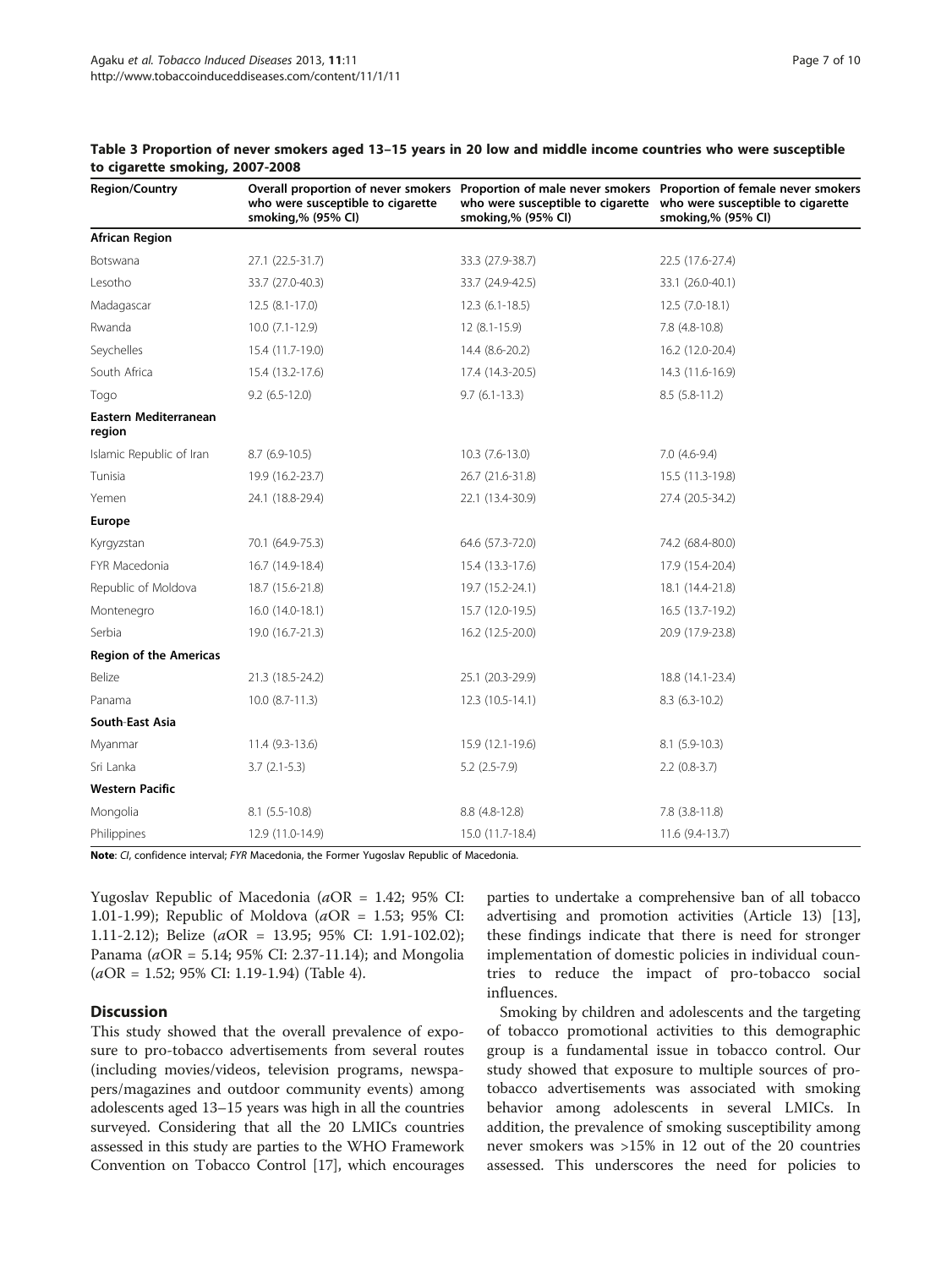<span id="page-7-0"></span>Table 4 Effect of exposure to multiple sources of tobacco advertisements on current smoking among adolescents aged 13–15 years in 20 low and middle income countries, 2007-2008

| <b>Region/Country</b>                        | Unadjusted effect of<br>exposure to multiple<br>pro-tobacco<br>advertisements on<br>current cigarette<br>smoking, cOR (95% CI) | Adjusted effect of<br>exposure to multiple<br>pro-tobacco<br>advertisements on<br>current cigarette<br>smoking, aOR (95% CI)* |
|----------------------------------------------|--------------------------------------------------------------------------------------------------------------------------------|-------------------------------------------------------------------------------------------------------------------------------|
| <b>African Region</b>                        |                                                                                                                                |                                                                                                                               |
| Botswana                                     | $1.14(0.73-1.80)$                                                                                                              | 1.39 (0.80-2.42)                                                                                                              |
| Lesotho                                      | 10.01 (3.10-32.38)                                                                                                             | $6.68$ $(0.97 - 46.26)$                                                                                                       |
| Madagascar                                   | 2.89 (1.05-7.96)                                                                                                               | 2.82 (0.70-11.42)                                                                                                             |
| Rwanda                                       | 3.52 (1.16-10.74)                                                                                                              | 2.97 (0.95-9.29)                                                                                                              |
| Seychelles                                   | $1.40(0.87 - 2.26)$                                                                                                            | 1.63 (0.98-2.71)                                                                                                              |
| South Africa                                 | 2.61 (1.59-4.28)                                                                                                               | 4.11 (2.26-7.47) $^{\dagger}$                                                                                                 |
| Togo                                         | 2.88 (1.51-5.48)                                                                                                               | 3.77 $(1.27 - 11.21)$ <sup>T</sup>                                                                                            |
| Eastern<br>Mediterranean<br>region           |                                                                                                                                |                                                                                                                               |
| Islamic Republic of 0.86 (0.40-1.82)<br>Iran |                                                                                                                                | 1.28 (0.61-2.68)                                                                                                              |
| Tunisia                                      | 1.31 (0.70-2.46)                                                                                                               | 2.12 (0.87-5.15)                                                                                                              |
| Yemen                                        | 1.47 (0.88-2.45)                                                                                                               | 1.70 (0.74-3.90)                                                                                                              |
| Europe                                       |                                                                                                                                |                                                                                                                               |
| Kyrgyzstan                                   | $0.65$ $(0.28-1.52)$                                                                                                           | 1.09 (0.37-3.20)                                                                                                              |
| FYR Macedonia                                | 1.44 (1.07-1.94)                                                                                                               | $1.42$ (1.01-1.99) <sup>+</sup>                                                                                               |
| Republic of<br>Moldova                       | 1.65 (1.23-2.22)                                                                                                               | $1.53$ (1.11-2.12) <sup>†</sup>                                                                                               |
| Montenegro                                   | $0.96$ $(0.60-1.56)$                                                                                                           | $0.89$ $(0.49-1.60)$                                                                                                          |
| Serbia                                       | 1.93 (1.12-3.33)                                                                                                               | 1.56 (0.79-3.10)                                                                                                              |
| Region of the<br><b>Americas</b>             |                                                                                                                                |                                                                                                                               |
| Belize                                       | $1.67(0.88-3.16)$                                                                                                              | 13.95 (1.91-102.02) <sup>†</sup>                                                                                              |
| Panama                                       | 3.76 (1.88-7.53)                                                                                                               | 5.14 $(2.37-11.14)$ <sup>T</sup>                                                                                              |
| South-East Asia                              |                                                                                                                                |                                                                                                                               |
| Myanmar                                      | 3.76 (1.88-7.53)                                                                                                               | 4.13 (0.86-19.94)                                                                                                             |
| Sri Lanka                                    | 2.30 (0.98-5.40)                                                                                                               | 2.29 (0.75-6.98)                                                                                                              |
| <b>Western Pacific</b>                       |                                                                                                                                |                                                                                                                               |
| Mongolia                                     | 2.70 (1.11-6.52)                                                                                                               | $1.52$ (1.19-1.94) <sup>+</sup>                                                                                               |
| Philippines                                  | 1.02 (0.95-1.08)                                                                                                               | 1.01 (0.91-1.12)                                                                                                              |

Note: Referent category=exposure to ≤1 source of pro-tobacco advertisements; cOR, crude odds ratios; aOR, adjusted odds ratios; CI, confidence interval; FYR Macedonia, the Former Yugoslav Republic

of Macedonia.

\*Adjusted for age and sex.

 $<sup>†</sup>$  Statistically significant at the P < 0.05 level.</sup>

reduce youth exposure to pro-tobacco advertisements from all sources.

The WHO and several public health and health professional organization have recommended classifying movies with tobacco incidents as R rating, with the

exception of those that portray a historical figure who smoked and those that portray the negative effects of tobacco use [[18-20](#page-9-0)]. Adopting this policy may further reduce exposure to tobacco incidents in youth-rated movies. This may however not completely eliminate youth exposure to smoking incidents in movies because some youths may still view some R-rated movies [\[19](#page-9-0)]. Hence, other interventions that have been recommended include requiring strong anti-tobacco advertisements preceding movies that depict smoking, not allowing cigarette brand displays in movies, and requiring producers of such movies to certify that no persons or company associated with the production received any consideration for that depiction [[18](#page-9-0),[20](#page-9-0)].

While the WHO Framework Convention on Tobacco Control encourages the banning of all tobacco product advertising, specific national legislation is required [\[13](#page-8-0)]. Very few countries have implemented 100% ban on tobacco advertisements without exemptions. Point-ofpurchase advertising is the commonest exemption in countries that have implemented policies restricting tobacco advertisements [[21\]](#page-9-0), as is the case in countries such as Serbia, South Africa, Philippines, Pakistan, the Former Yugoslav Republic of Macedonia, Costa Rica, Cameroon and Algeria [\[6\]](#page-8-0). In Indonesia, even though very few restrictions exist on cigarette advertisements, local manufacturers still concentrate their efforts on point-of-purchase advertising as it is considered a low investment, high impact, and 24-hour advertisement [[6\]](#page-8-0).

Notably, some countries have implemented partial restrictions on point-of-purchase advertisements, such as those delimiting the distance of outlets with such advertisements from a school, or restricting where such point-of-purchase advertisements may be placed within outlets. For example, legislation in South Africa restricts point-of-sale displays to within one meter of the cash register [[6\]](#page-8-0). The WHO however favors complete restrictions [\[13](#page-8-0)] which involves putting all tobacco products out of view, as well as complete removal of other non-tobacco items (including signs, decals, mouse pads, till covers) containing tobacco product brand name, logo, motto, selling message, or recognizable color/pattern of colors.

Stronger enforcement of policies restricting tobacco advertisements in youth-oriented magazines as well as in newspapers may help reduce the prevalence of exposure to pro-tobacco advertisements through these media. Granted, this may not completely eliminate youth exposure to pro-tobacco advertisements in newspapers/magazines since some youths may still be exposed to such advertisements in international newspapers/magazines in print form or over the internet. However, if such restrictions are coupled with population based strategies that denormalize tobacco use, such as hard-hitting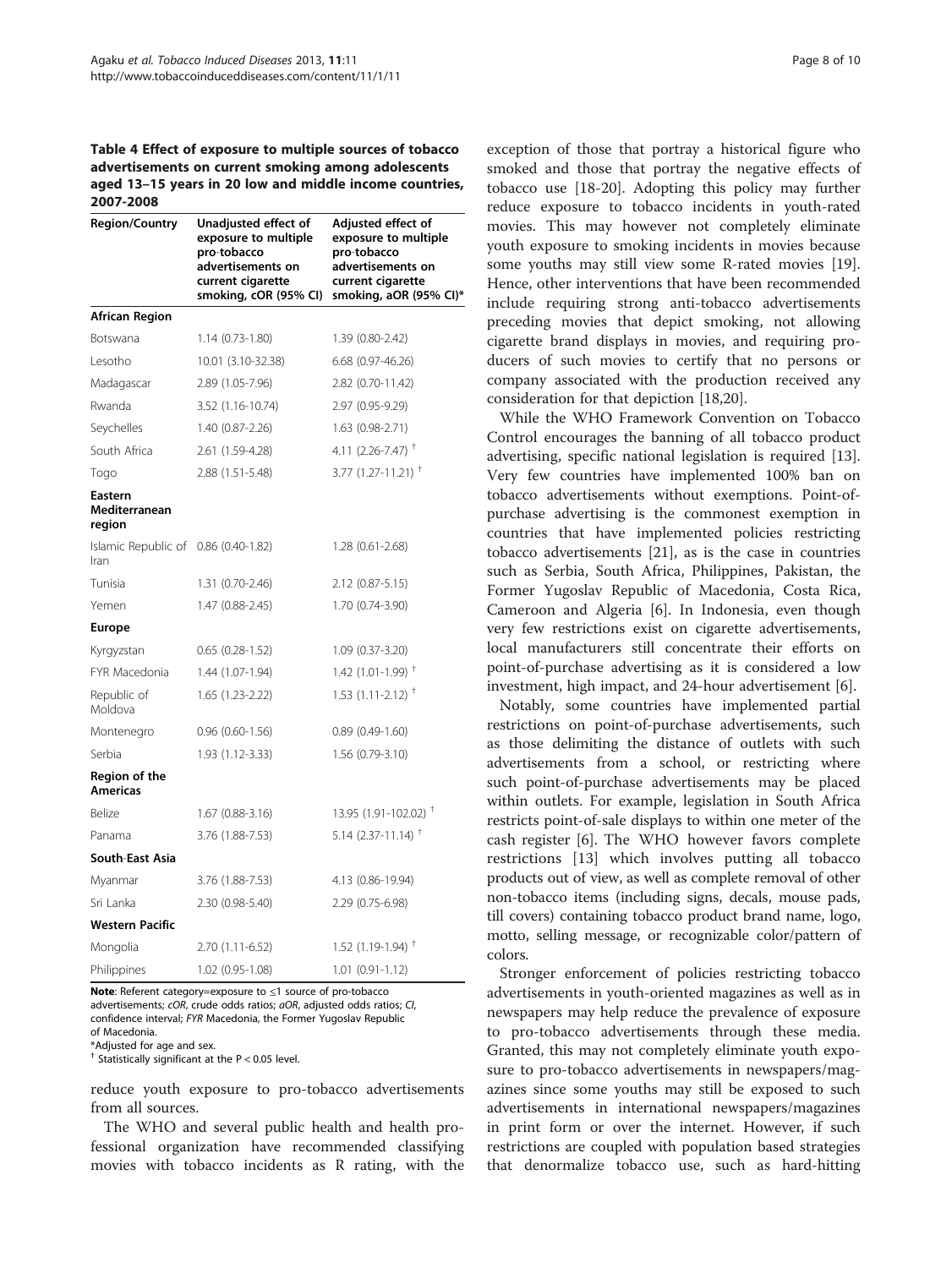<span id="page-8-0"></span>media campaigns that warn about the dangers of tobacco use, this may help prevent smoking initiation among never smokers, and prevent relapse among youths that have quit smoking. In addition, this may encourage youths that currently smoke to quit [\[22](#page-9-0)].

In 2007, the Nigerian federal government and a few state governments initiated lawsuits against three major tobacco companies: British American Tobacco, Phillip Morris and International Tobacco, for allegedly targeting under-aged minors with tobacco products [[23](#page-9-0)]. While there has been no resolution to these cases to date, this development is however interesting as this is the first litigation between a developing country and the tobacco industry. How this case will affect tobacco promotional activities in Nigeria and other LMICs remains to be seen. Nonetheless, considering the heavy toll that smoking and secondhand smoke-attributable diseases place on already stretched health resources in developing countries [[24-26\]](#page-9-0), it is important for national governments in LMICs to invest in evidence-based strategies that will reduce tobacco use among youths, and avert excess death and disease.

#### Strengths and limitations

This study compared exposure to pro-tobacco advertisements among adolescents in several LMICs. Nationally representative data from students aged 13–15 years old from 20 LMICs in all six WHO geographic regions was assessed for the period 2007–2008. However, these findings are subject to at least five limitations. First, exposure to pro-tobacco advertisements was self-reported, and may have been subject to recall bias. Second, these data apply only to adolescents that attend school. However, in most of the countries assessed, the vast majority of adolescents aged 13–15 years are enrolled in traditional school, and thus the results may be representative of most of the students in this age bracket in the respective countries [\[15](#page-9-0)]. Third, the heterogeneity in school grading/class systems in the different countries made it impossible to meaningfully break down the analysis by school or grade level. Fourth, these findings may not be generalizable to respective regions as there were limited countries for which data was available. Finally, more recent data was not available because of the 4-year cycle of the GYTS.

# Conclusion

This study demonstrated that the overall prevalence of exposure to pro-tobacco advertisements from different sources including movies, television programs, newspapers/magazines and outdoor events was high among adolescents aged 13–15 years in all 20 LMICs surveyed. In addition, exposure to multiple sources of pro-tobacco advertisements was associated with smoking behavior

among adolescents in several LMICs. Enhanced and sustained national efforts in LMICs are needed to reduce exposure to all forms of tobacco advertising and promotional activities.

#### Competing interests

The authors have no competing interests to report.

#### Authors' contributions

ITA initiated the study design, analyzed the data and prepared the initial draft of the manuscript. AOA, AOA, and SOA critically reviewed and revised the manuscript. All authors read and approved the final manuscript.

#### Acknowledgment

Dr. Israel Agaku initiated the reported research while affiliated with the Africa Tobacco Control Regional Initiative. He is currently affiliated with the Centers for Disease Control and Prevention's Office on Smoking and Health. The research in this report was completed and submitted outside of the official duties of his current position and does not reflect the official policies or positions of the Centers for Disease Control and Prevention.

#### Author details

<sup>1</sup> Africa Tobacco Control Regional Initiative, Plot 397B, George Crescent, Agbalajobi Estate, Off Wempco Road, Lagos, Ogba-Ikeja, Nigeria. <sup>2</sup>Department of Oral Pathology, College of Medicine, University of Ibadan, Ibadan, Nigeria. <sup>3</sup>Department of Oral and Maxillofacial Surgery, University of Ibadan, Ibadan, Nigeria.

#### Received: 15 May 2013 Accepted: 21 May 2013 Published: 23 May 2013

#### References

- 1. World Health Organization: Confronting the epidemic: a global agenda for tobacco control research. 1999. Available at [http://www.who.int/tobacco/](http://www.who.int/tobacco/research/en/print.html) [research/en/print.html](http://www.who.int/tobacco/research/en/print.html). Accessed May 12, 2013.
- 2. Euromonitor International: Tobacco: middle east and Africa regional overview, Retrieved from euromonitor passport GMID database. 2011. Accessed May 12, 2013.
- 3. Euromonitor International: Tobacco in Asia pacific: driver of the global market –will It remain the tobacco market powerhouse? Retrieved from Euromonitor passport GMID database. 2010. Accessed May 12, 2013.
- 4. Euromonitor International: Still a Smoker's paradise: a snapshot of the lighting-up culture in the Middle East and Africa, Retrieved from Euromonitor passport GMID database. 2012. Accessed May 12, 2013.
- 5. Euromonitor International: The future of tobacco, Retrieved from Euromonitor passport GMID database. 2011. Accessed May 12, 2013.
- 6. Euromonitor International: Country reports, Retrieved from Euromonitor passport GMID database. 2011. Accessed May 12, 2013.
- 7. Agaku I, Akinyele A, Oluwafemi A: Tobacco control in Nigeria- policy recommendations. Tob Induc Dis 2012, 10. 8-9625-10-8.
- 8. Agaku T, Alpert HR, Vardavas CI, Adisa AO, Connolly GN: Use of smokeless tobacco and cigarettes among Nigerian youths: implications for tobacco control policies in Africa. Journal of Substance Use:1–6. 0 0:0.
- 9. U.S Department of Health and Human Services: Preventing tobacco Use among youth and young adults: a report of the surgeon general. Atlanta, GA: U.S Department of Health and Human Services, Centers for Disease Control and Prevention, National Center for Chronic Disease Prevention and Health Promotion, Office on Smoking and Health; 2012.
- 10. Hafez N, Ling PM: How Philip Morris built Marlboro into a global brand for young adults: implications for international tobacco control. Tob Control 2005, 14:262–271.
- 11. Friedman LC: Tobacco industry use of corporate social responsibility tactics as a sword and a shield on secondhand smoke issues. J Law Med Ethics 2009, 37:819–827.
- 12. FTC: Federal trade commission cigarette report for 2009 and 2010. 2013. Available at [http://www.ftc.gov/os/2012/09/120921cigarettereport.pdf.](http://www.ftc.gov/os/2012/09/120921cigarettereport.pdf) Accessed February 21, 2013.
- 13. World Health Organization: WHO framework convention on tobacco control. 2012. Accessed September 23, 2012.